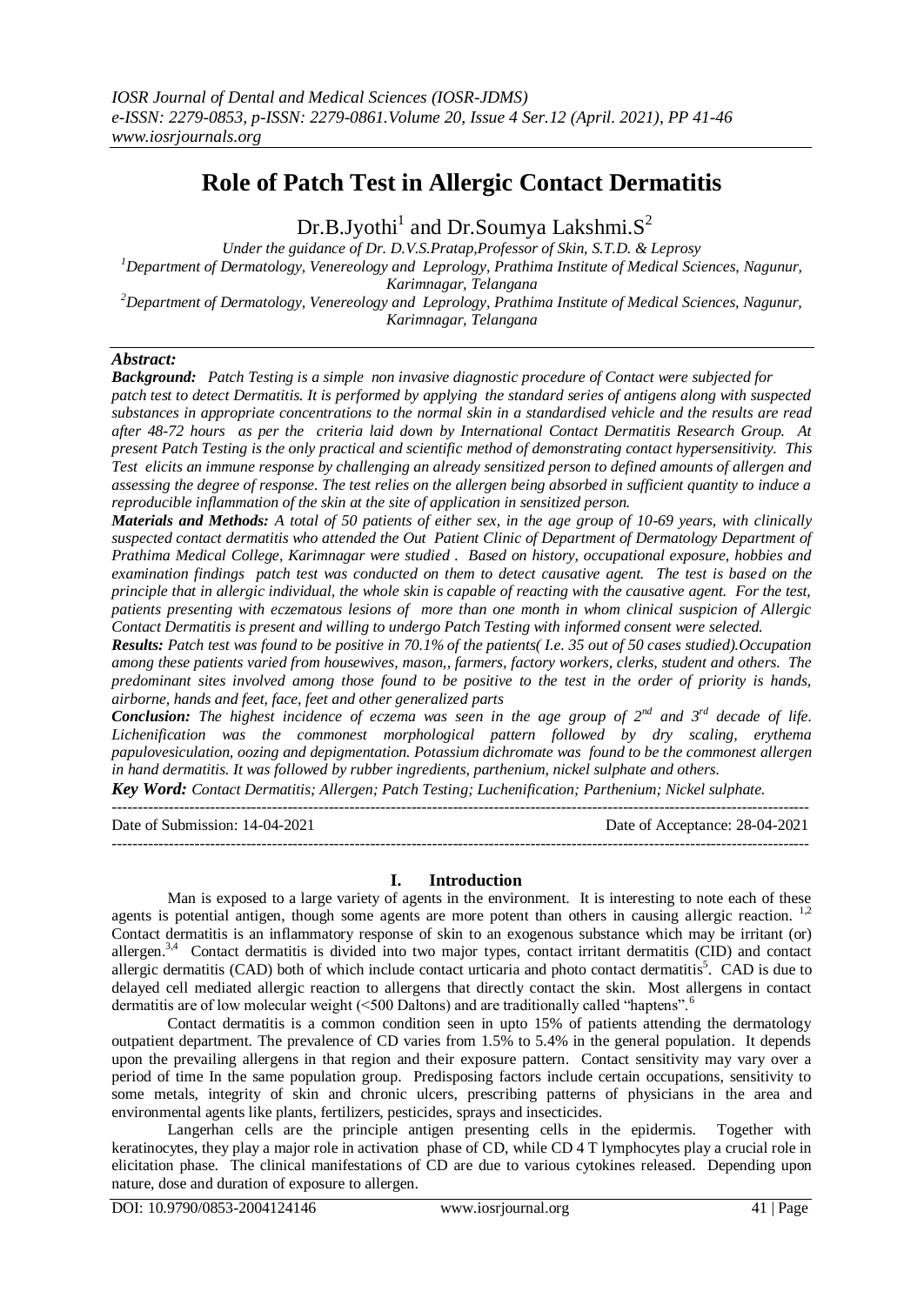CD is mainly classified into acute, sub acute and chronic stages. A complete history of the patient is essential in establishing the aetiology of CD. The clinical picture and its distribution helps to arrive the cause in many cases.

A simple and non-invasive diagnostic procedure cogmens the diagnosis of CD is a patch test. It is performed by applying the standard series of antigens along with suspected substances in appropriate concentrations to the normal skin in a standardized vehicle and the results are read after 48-72 hrs as per criteria laid down by International Contact Dermatitis Research Group (ICDRG).

The treatment of CD includes avoiding of allergen responsible for dermatitis. Identification of causative allergen is not only important but becomes mandatory. Hence proper evaluation of patient reduces both suffering ad economic impact in Contact Dermatitis. A lot of research work has been done in many developed countries with several important research publications. Still there is a major lacunae in understanding the subjects such as prevelance, clinical pattern and nature of allergen responsible of  $CD<sup>7</sup>$ .

Majority of Indian population lives in rural areas and agriculture is the main occupation. Rapid industrialization has taken place in recent years manufacturing variant of commercial products.<sup>8</sup> Medley of traditions language, custom and variety flora are some of the factors responsible for variations in clinical pattern and etiological factors responsible for CD.<sup>9</sup> Hence present study was undertaken to focus more light on some of these aspects of CD.

## **II. Material And Methods**

**A** total of 50 patients of either sex with clinically suspected contact dermatitis who attended the Out Patient Clinic of Dermatology Department of Prathima Medical College, Nagnoor, Karimnagar during 2015- 2018 were examined. Based on history, occupational exposure, hobbies and examination findings were subjected for patch test to detect causative allergen. The test is based on the principle that in allergic individual the whole skin is capable of reacting with the causative agent. Therefore, if the antigen is applied on normal looking skin area, it would produce a definite dermatitis reaction.

## **Selection of Patients:**

**Inclusion criteria:**

- 1. Patients presenting with eczematous lesions of more than one month in whom clinical suspicion of ACD is present.
- 2. Patients willing to undergo patch testing with informed consent for confirmation of their clinical diagnosis.

#### **Exclusion criteria:**

- 1. Other dermatological conditions resembling eczemas (psoriasis, tines etc.)
- 2. Patients receiving systemic corticosteroids equivalent to 20 mg prednisolone or above / immuno suppressive therapy for the preceding 14 days
- 3. Children and pregnant women.

#### **III. Results**

A total of 50 patients of either sex with chronic eczematous lesions clinically suggestive of allergic contact dermatitis were included in the study. The results are presented here under broad categories viz. epidemiological data, clinical data and patch test data.

#### **EPIDEMIOLOGICAL DATA**

**Sex-wise distribution of cases:** Males: 27 (54%) Females: 23 (46%)

**Age-wise distribution of cases:** The patients were in the age group of 11 – 69 years. Maximum number of cases 44% were seen in 20-29 years age group.

#### **Distribution of cases according to their occupation:**

Most of the patients included in the study were engaged in household workers followed by mason, farmers, factory workers, medical and paramedical persons and the rest students, clerks and miscellaneous .

| Distribution of cases according to presenting complaints $(n=50)$ |  |  |  |  |  |
|-------------------------------------------------------------------|--|--|--|--|--|
|-------------------------------------------------------------------|--|--|--|--|--|

| $\tilde{}$<br>- -<br><b>Complaints</b> | $\tilde{}$<br><b>No.of patients</b> | $\frac{6}{9}$ |
|----------------------------------------|-------------------------------------|---------------|
| Itching                                | 38                                  | 76.00         |
| Blistering                             | 16                                  | 32.00         |
| Oozing                                 | 25                                  | 50.00         |
| Cracking and fissuring                 | 23                                  | 46.00         |
| Pustules                               |                                     | 8.00          |
| Swelling and edema                     |                                     | 2.00          |
| Scaling and crusting                   | 18                                  | 36.00         |
| Hyper pigmentation                     | 14                                  | 28.00         |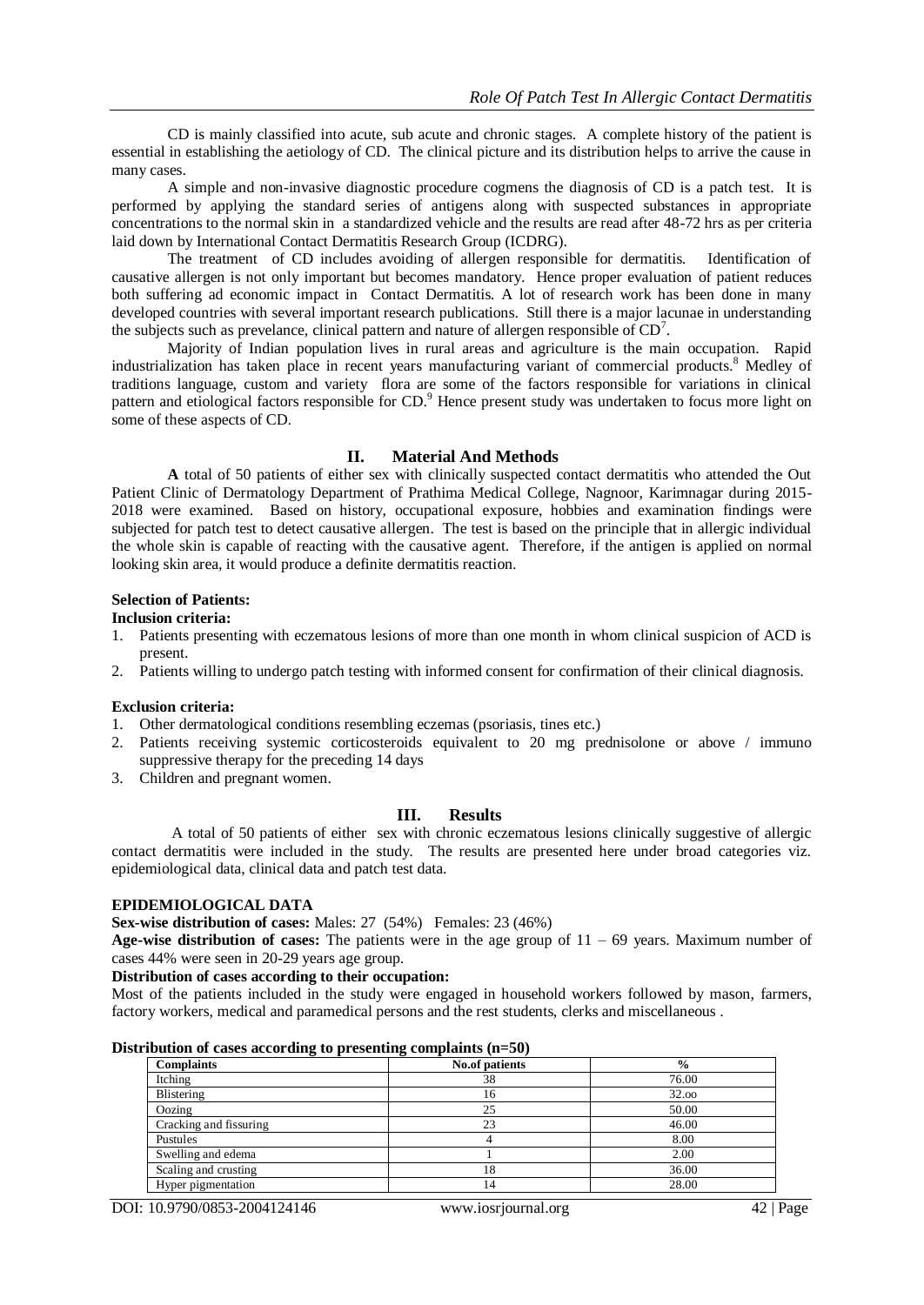| $T = 1$<br>$\sim$<br>$\cdots$<br>hickening.<br>SK111 | - 10 | 32.00  |
|------------------------------------------------------|------|--------|
| $+ + +$<br>0.0000100                                 |      | $+00.$ |
| ugmentation                                          |      | 2.00   |

Itching is the commonest symptom followed by oozing, cracking and fissuring, scaling and crusting, thickening of skin, hyper pigmentation, pustules, ulceration and swelling over extremeties. Photosensitivity over lesions was observed in few cases.

#### **Duration of disease:**

The duration of disease varied from ,1 month to more than 5 years. The most commonly observed period is 2.5 years

| <b>Site affected</b> |    | <b>Males</b>  |    | <b>Females</b> | <b>Total</b> |               |
|----------------------|----|---------------|----|----------------|--------------|---------------|
|                      | No | $\frac{0}{0}$ | No | $\frac{0}{0}$  | $\bf No$     | $\frac{6}{9}$ |
| Hands                |    | 12,00         |    | 18.00          |              | 30.00         |
| Feet                 |    | 8.00          |    | 4.00           |              | 12.00         |
| Hands & feet         | h  | 12.00         |    | 8.00           | 10           | 20.00         |
| Airborne             |    | 14.00         |    | 4.00           |              | 18.00         |
| Generalised          |    | 0.00          |    | 2.00           |              | 2.00          |
| Face                 |    | 2.00          |    | 10.00          |              | 12.00         |
| Others               |    | 6.00          |    | 0.00           |              | 6.00          |

**Distribution of cases according to site involved:**

The predominant site involved among these patients include in the order of priority hands, airborne, hands and feet, face, feet and others.

## **Distribution of cases according to morphology of lesions (n=50)**

| Morphology      | <b>Males</b> |                | <b>Females</b> |      | <b>Total</b> |      |
|-----------------|--------------|----------------|----------------|------|--------------|------|
|                 | No.          | %              | No.            | $\%$ | No.          | $\%$ |
| Erythema        | 8            | 16             | 8              | 16   | 16           | 32   |
| Papulo vesicles | 6            | 12             | 8              | 16   | 14           | 28   |
| Oozing          |              | $\mathcal{L}$  | $\Omega$       |      |              | ◠    |
| Dry Scaling     | 9            | 18             | 12             | 24   | 21           | 42   |
| Cracking<br>&   | 8            | 18             | 11             | 22   | 19           | 38   |
| fissuring       |              |                |                |      |              |      |
| Ulceration      |              | $\mathfrak{D}$ | $\Omega$       |      |              | ◠    |
| Lichenification | 20           | 40             | 16             | 32   | 36           | 72   |
| Hyper-          | 6            | 12             | 8              | 16   | 14           | 28   |
| pigmentation    |              |                |                |      |              |      |
| Depigmentation  | 0            | 0              |                |      |              | ◠    |

In the morphological pattern of lesions observed in the contract dermatitis, lichenification is the commonest followed in the order of descending priority of dry scaling, erythema, cracking and fissuring, hyperpigmentation, papulo vesicles, oozing, ulceration and depigmentation etc.

Airborne distribution means involvement of face, neck, both hands and feet, front of chest viz. exposed areas irrespective of flexural involvemet

All patients have involvement of both hands except 1 only left hand.

Among patients with face involvement, 3 had bindi dermatitis.

Of the 11 patients engaged in household works  $(8/11)$  suffered from dermatitis of hands or feet  $(3/11)$  had facial involvement. Among the paramedical personnel (3/3) had involvemn of hands. In masor and factory workers  $(5/12)$  had involvement of hand dermatitis while  $(4/12)$  had feet dermatitis and  $(3/12)$  had involvement of hand and feet. In farmers dermatitis over both hands was xseen (1/10) and both hands and feet was seen among (1/10) and (7/10) had involvement of all exposed parts.

| Corelation of positive patch test results with work related antigen: |  |  |  |  |  |  |  |  |
|----------------------------------------------------------------------|--|--|--|--|--|--|--|--|
|----------------------------------------------------------------------|--|--|--|--|--|--|--|--|

|                     | -                 |    |               |  |
|---------------------|-------------------|----|---------------|--|
| Occupation          | <b>Patch Test</b> | No | $\frac{0}{0}$ |  |
| Housewives          |                   |    | 45.45         |  |
| Medical and Nursing |                   |    | 50.00         |  |
| Laboratory work     |                   |    |               |  |
| Farmer              | 10                |    | 80.00         |  |
| <b>Students</b>     |                   |    |               |  |
| Factory workers     |                   |    | 66.66         |  |
| Mason               |                   |    | 55.55         |  |
| Clerical            |                   |    |               |  |
| Miscellaneous       |                   |    | 28.57         |  |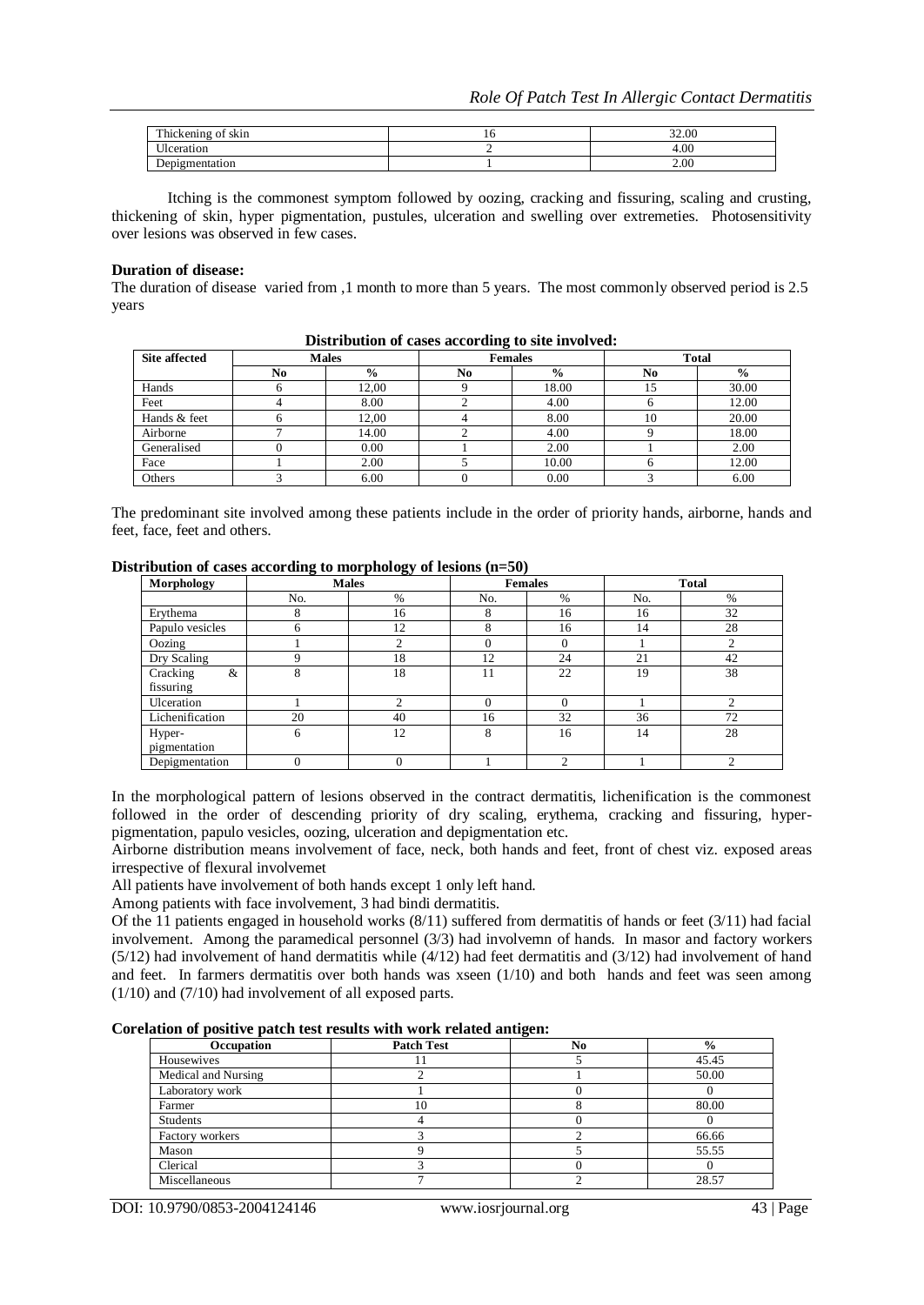| -- |  |  |
|----|--|--|
|    |  |  |

A positive response to work related antigen was found in housewives, farmers, factory workers, medica nursing and laboratory workers. History and examination revealed a suspected allergant in 47 out of 50 patients. Patch test correlation was high to suspected allergen in farmers (7/47) mason (5/9) housewives (5/9) medical and paramedical profession etc.

Out of 50 cases in the study group 35 showed positive patch test results. For one allergen in 343%, two allergens in 14%, three allergens in 8%, four and more allergens in 4%.

Among 35 patients with positive patch test 10/35 had hand involvement, 4/35 hand dermatitis of feet, 6/35 of hands and feet, 7/35 had involvement of exposed parts, 5/35 had facial involvement and one patient had generalised distribution of disease.

The details about etiological profile of allergens found positive to patch test are shown in the table below: **Patch Test result (Indian standard series) (N=35)**

| S.No.          | Allergen              | <b>Males</b>   | <b>Females</b> | Total No. of cases & |
|----------------|-----------------------|----------------|----------------|----------------------|
|                |                       |                |                | percentage           |
| 1              | Vaseline              |                |                |                      |
| $\overline{c}$ | Wool alcohol          |                |                |                      |
| 3              | Perublasm             |                | 1              | 1(2.85)              |
| 4              | Formaldehyde          | 1              |                | 1(2.85)              |
| 5              | Mercaptobenzothiazole |                |                |                      |
| 6              | Potassium dichromate  | 6              | $\overline{c}$ | 8(22.85)             |
| $\overline{7}$ | Nickel sulphate       |                | $\overline{4}$ | 4(11.42)             |
| 8              | Cobalt sulphate       |                | $\mathbf{1}$   | 1(2.85)              |
| 9              | Colophony             |                |                |                      |
| 10             | Epoxy resin           |                |                |                      |
| 11             | Paraben mix           | $\overline{c}$ | $\mathbf{1}$   | 3(8.57)              |
| 12             | Paraphenylene diamine | 1              |                | 1(2.85)              |
| 13             | Parthenium            | 5              | $\overline{c}$ | 7(20.1)              |
| 14             | Neomycin sulphate     |                |                |                      |
| 15             | Benzocaine            |                |                |                      |
| 16             | Chorocresol           | 1              | $\mathbf{1}$   | 2(5.71)              |
| 17             | Fragrance mix         |                |                |                      |
| 18             | Thiuram mix           | $\overline{c}$ |                | 2(5.71)              |
| 19             | Nitrofurazone         |                |                |                      |
| 20             | Blackrubber mix       | $\overline{c}$ |                | 2(5.71)              |
| 21             | Onion                 |                |                |                      |
| 22             | Potato                |                |                |                      |
| 23             | Garlic                |                | $\overline{c}$ | 2(5.71)              |
| 24             | Tomato                |                |                |                      |
| 25             | Hardner               |                |                |                      |
| 26             | Detergent             |                | 1              | 1(2.85)              |
| 27             | Godrej hair dye       |                |                |                      |
| 28             | Grease                |                |                |                      |

# **IV. Discussion**

Contact Dermatitis is a common disorder accounting for 10-15% of all patients attending dermatology OPD. It causes considerable morbidity mainly due to recurrence of lesions sudden flare ups, financial and work time losses, inappropriate job change, discomfort and disability due to continued exposure to the offending allergen. The single most important factor in the management of this condition is the avoidance of the causative allergen. Patients present with varied clinical features and the diagnosis including causative agent is usually established after careful examination of the patient and performing the patch test.

It is well established in earlier studies that contact dermatitis can occur in all age groups. It is pertinent to note that the young adults with the mean age varying from 25 to 41 years are predominantly affected. This feature is substantiated in the present study table given belo**w.**

## **Age And Sex Distribution in Different Studies:**

Preponderance of the disease in young adults is a mere reflection of the more active life styles of these individuals with vulnerability for exposure to multiple allergens in their environment. A decreased incidence of contact dermatitis is reported in the paediatric and geriatric age groups by several authors including the present study. Behaviour patterns and environmental exposure variations among these age groups is believed to be responsible for this parity. Further it has been observed that the inflammatory responses are diminished in the individuals of geriatric age groups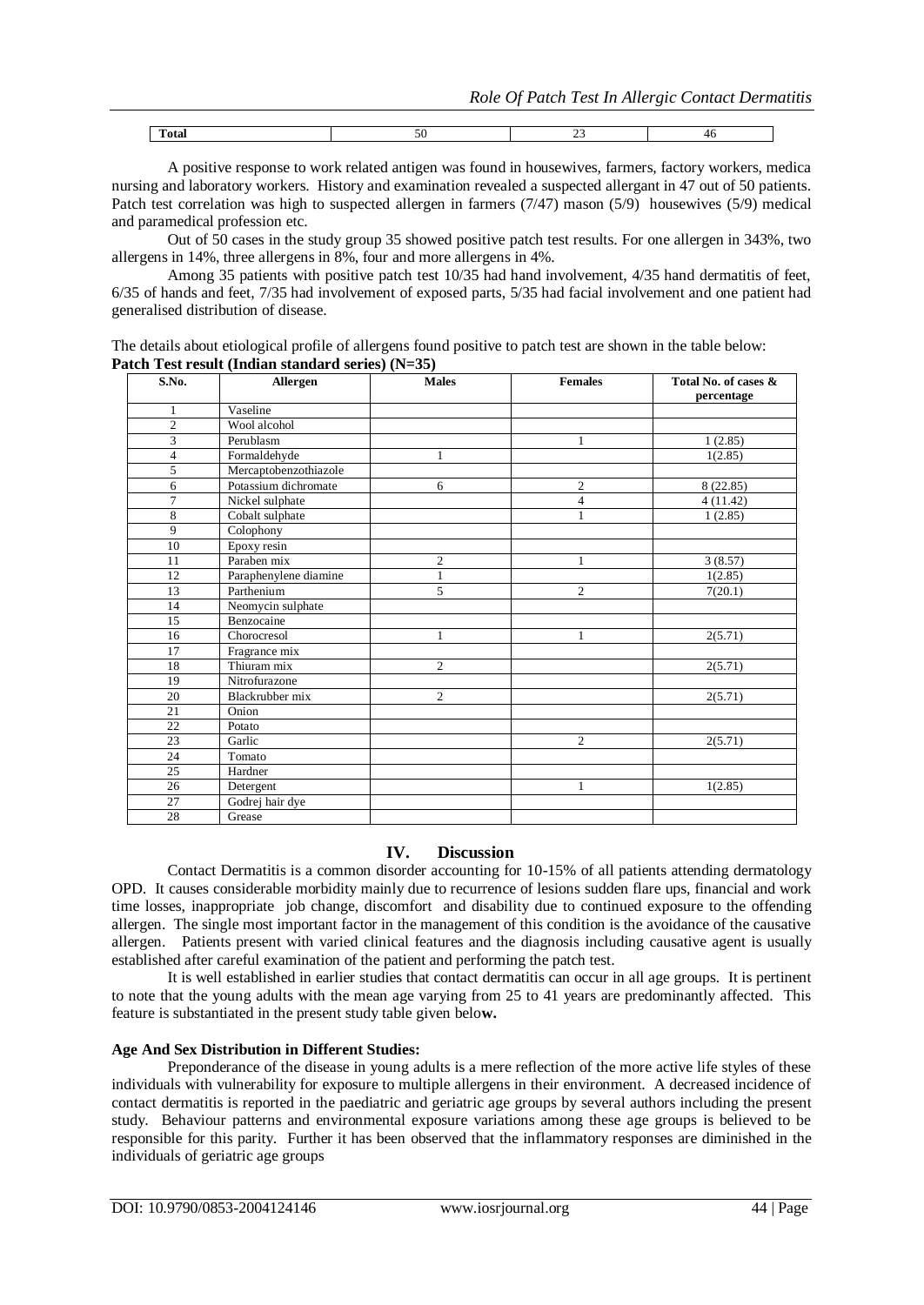Contact dermatitis is seen in both males and females. However minor differences have been noted in the sex distribution in various studies that has been attributed to the environmental variation between two sexes. However in present study in both sexes are represented with slight male preponderance and similar observations were noted by Al-Sheikh et al.

Contact dermatitis constitutes one of the important problems seen in the work environment. Several people working in professions such as agriculture, industry, mason are prone to develop Contact dermatitis depending upon their occupation. Housewives constituted a large proportion in the present study followed by mason, clerks, medical and others. They found high prevalence of metal sensitivity while studying CD in prefabricated construction factory workers. Zhang et al has found large number of he [ersistnce of their patients being factory workers.

Duration of the contact dermatitis varies depending upon the nature of the allergen, mode of exposure and lack of awareness as noted in several studies. Sharma et al reported average duration of 3.5 years with a range of 2 months to 10 years. While Bajaj reported cases with duration of their complaints ranging from 10 days to 7 years. Contrast, the data in the present study revealed that the duration of disease from <1 month to more than 5 years with an average of 3.51 years. The chronicity may be due to persistence of the antigen in the environment.

The clinical features may vary from mild local dermatitis to widespread erythroderma depending upon the nature of antigen, duration and extent of exposure and the underlying skin conditi0n. At times the picture may be quite confusing with bizarre symptoms. Itching was the commonest presenting complaint in the present series and the morphological pattern of lesions varied from scaling, erythema, cracking and fissuring and others. Recurrences were frequently encountered .

Hand dermatitis was the predominant clinical pattern noted in the present study which is in conformity with other reports of Al Sheikh et al. However airborne contact dermatitis is the most frequently noted pattern in the series reported by Sharma and Chakrabarty and they attributed it to th abundance of parthenium in and around the city.

Hand dermatitis is very common in housewives because of their frequent exposure to physical and chemical injury and excess contact with water in their environment. This is further substantiated in the present study. Mason had involvement of the hands in the present series and this could be attributed to the contact of cement exposed parts of skin causing damage. However it is intriguing note that none of them reported.

Medical and paramedical personnel are exposed to a variety of chemicals and reagents during the pursuit of their occupation predisposing them to sensitization by these agents resulting in hand dermatitis. This feature is the commonest clinical pattern seen in the present series. .

Airborne contact dermatitis (ABCD) is an important and rapidly expanding clinical pattern of contact dermatitis noted in certain professions such as agriculture. This feature has been noted in 60% farmers and 17% in the overall study group in the present series. Sharma et al found 59% of their patients having ABCD and they attributed this to the exposure to various plants and weeds during their occupation.

Parthenium was found to be the commonest allergen in present series. Sharma and Chakrabarti have similarly found it to be the commonest sensitizer in their patients and they attributed it to the abundance of this plant in and around the city. This weed was inadvertently introduced in India along with imported wheat in 1966.Later it was revealed that this plant has been responsible for contact dermatitis in various parts of our country. The potent allergen parthenium is present in all parts of this plant and responsible for the sensitization. It grows by the side of roads and other places throughout the year but more profusely during rainy season. Mahan et al also reported similar observations. Sensitivity to Sesquiterpene Lactone Mix (SQL mix) varied from 1.5% to 3.5% in western countries and this is very much lower in comparison to the reports published from India. Geographical ethnic variations and is recent introduction in our country could account for this difference in the incidence observed.

The etiology of Contact dermatitis is quite varied. A wide variety of substances including chemicals, proteins, pollen, metals, woolen etc. may be responsible for this entity.

Chromates are distributed widely and more abundantly in the environment than any other metal. People are exposed to this metal by items of daily use like leather, paints, bleaching agens, cement, gloves, shaving creams and lotions.

Nickel is the obiquitously present metal and has been held responsible for high rates of sensitization in females in various studies and this has been attributed to the universal practice of ear piercing and contact with artificial jewellery . Al Sheikh et al has seen 22.2% of their patients reacting to nickel and attributed it to the higher use of artificial jewellery in Saudi Arabia.

Cobalt is another frequent sensitizer. Its sensitivity may relate to dental plates, prosthesis, plastics, vitamin B12, printing inks, polyester, lubricating oils, cement and detergents. Cross sensitivity between Cobalt and chromium is also seen commonly. It was shown to be a common cause of sensitization in the series by